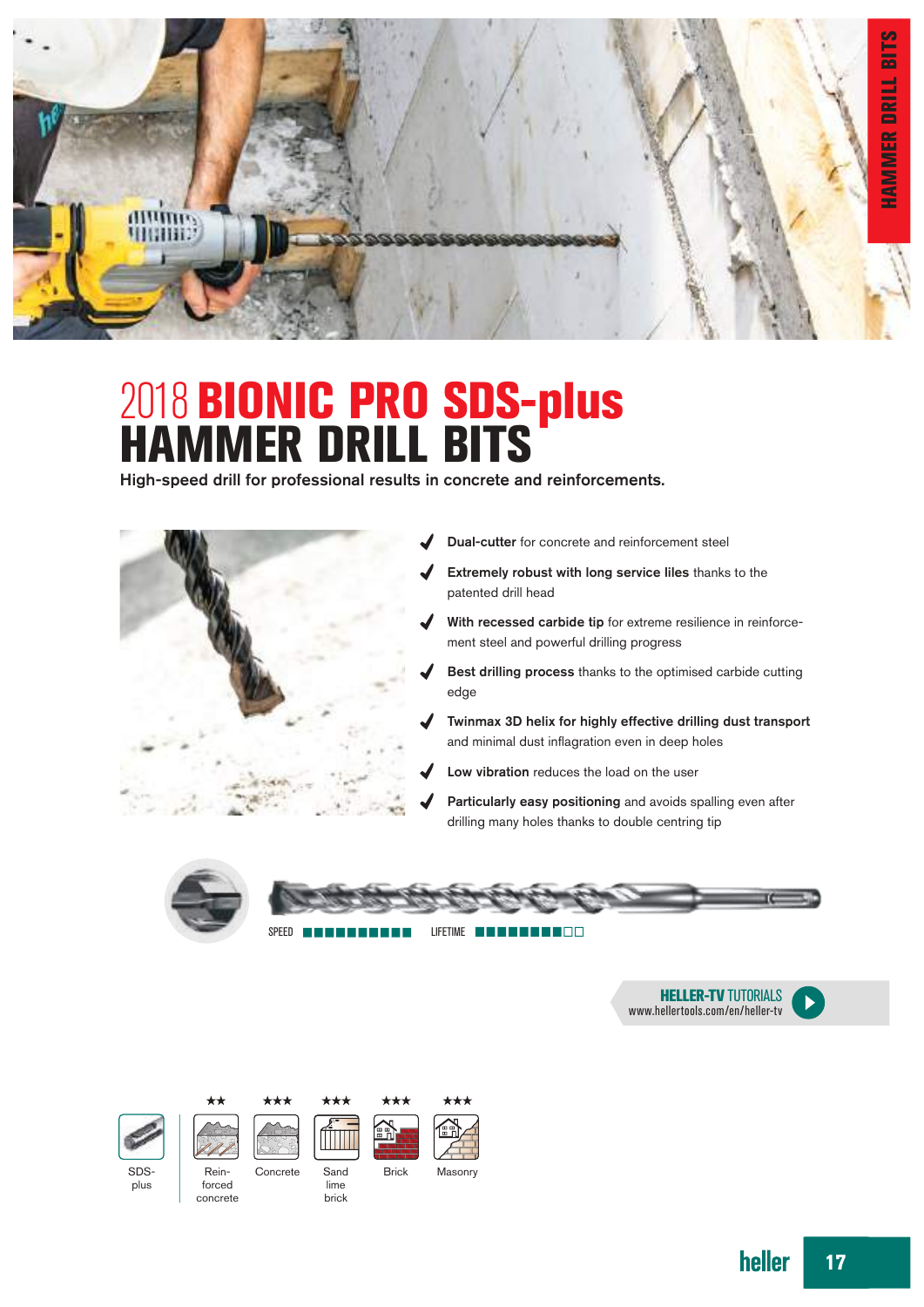## 2018 BIONIC PRO SDS-plus HAMMER DRILL BITS

|        |                |     |     | ă            |
|--------|----------------|-----|-----|--------------|
| 163064 | $\overline{4}$ | 50  | 110 | $\mathbf{1}$ |
| 220163 | $\overline{4}$ | 100 | 160 | 1            |
| 156202 | 5              | 50  | 110 | 1            |
| 176507 | 5              | 100 | 160 | 1            |
| 236423 | 5              | 150 | 210 | 1            |
| 285360 | 5              | 300 | 360 | $\mathbf{1}$ |
| 282062 | 5              | 550 | 600 | 1            |
| 159654 | 5.5            | 50  | 110 | 1            |
| 172981 | 5.5            | 100 | 160 | 1            |
| 241588 | 5.5            | 150 | 210 | 1            |
| 285377 | 5.5            | 300 | 360 | 1            |
| 156226 | 6              | 50  | 110 | 1            |
| 156233 | 6              | 100 | 160 | 1            |
| 168137 | 6              | 150 | 210 | 1            |
| 156585 | 6              | 200 | 260 | 1            |
| 277877 | 6              | 250 | 310 | 1            |
| 222631 | 6              | 300 | 350 | 1            |
| 284844 | 6              | 400 | 460 | 1            |
| 284851 | 6              | 550 | 600 | 1            |
| 183086 | 6.5            | 50  | 110 | 1            |
| 193504 | 6.5            | 100 | 160 | 1            |
| 163040 | 6.5            | 150 | 210 | 1            |
| 236454 | 6.5            | 200 | 260 | 1            |
| 217989 | 6.5            | 230 | 290 | 1            |
| 280853 | 6.5            | 300 | 360 | 1            |
| 198745 | $\overline{7}$ | 50  | 110 | 1            |
| 156257 | 7              | 100 | 160 | 1            |
| 216876 | 7              | 150 | 210 | 1            |
| 284868 | 7              | 300 | 360 | 1            |
| 159661 | 8              | 50  | 110 | 1            |
| 156264 | 8              | 100 | 160 | 1            |
| 156271 | 8              | 150 | 210 | 1            |
| 156592 | 8              | 200 | 260 | 1            |
| 169349 | 8              | 250 | 310 | 1            |
| 284875 | 8              | 300 | 360 | 1            |
| 156615 | 8              | 400 | 460 | 1            |
| 219891 | 8              | 550 | 600 | 1            |
| 161527 | 9              | 100 | 160 | 1            |
| 165617 | 9              | 150 | 210 | 1            |
| 284813 | 9              | 200 | 260 | 1            |
| 277150 | 9.5            | 250 | 310 | 1            |
| 164658 | 10             | 50  | 110 | 1            |
| 156288 | 10             | 100 | 160 | 1            |
| 156295 | 10             | 150 | 210 | 1            |

|        |         |      |      | ă            |
|--------|---------|------|------|--------------|
| 156301 | 10      | 200  | 260  | 1            |
| 186872 | 10      | 250  | 310  | 1            |
| 164894 | 10      | 300  | 350  | 1            |
| 159678 | 10      | 400  | 460  | 1            |
| 178822 | 10      | 550  | 600  | 1            |
| 198820 | 10      | 950  | 1000 | 1            |
| 284882 | 10      | 1350 | 1400 | 1            |
| 189279 | 11      | 100  | 160  | 1            |
| 182027 | 11      | 200  | 260  | 1            |
| 236508 | 11      | 250  | 310  | 1            |
| 156318 | 12      | 100  | 160  | 1            |
| 156325 | 12      | 150  | 210  | 1            |
| 156332 | 12      | 200  | 260  | 1            |
| 159739 | 12      | 250  | 310  | 1            |
| 159692 | 12      | 400  | 450  | 1            |
| 159708 | 12      | 550  | 600  | 1            |
| 198837 | 12      | 950  | 1000 | 1            |
| 234184 | $12 \,$ | 1350 | 1400 | 1            |
| 183093 | 13      | 100  | 160  | 1            |
| 284899 | 13      | 150  | 210  | 1            |
| 183109 | 13      | 200  | 250  | 1            |
| 172998 | 13      | 250  | 300  | 1            |
| 220170 | 13      | 400  | 450  | 1            |
| 284905 | 13      | 550  | 600  | 1            |
| 156363 | 14      | 100  | 160  | 1            |
| 156370 | 14      | 150  | 200  | 1            |
| 156387 | 14      | 200  | 250  | 1            |
| 163163 | 14      | 250  | 300  | $\mathbf{1}$ |
| 163170 | 14      | 400  | 450  | 1            |
| 159715 | 14      | 550  | 600  | 1            |
| 198844 | 14      | 950  | 1000 | 1            |
| 241632 | 14      | 1350 | 1400 | 1            |
| 173940 | 15      | 100  | 160  | 1            |
| 156394 | 15      | 150  | 200  | 1            |
| 156400 | 15      | 200  | 250  | 1            |
| 166614 | 15      | 400  | 450  | 1            |
| 156417 | 16      | 100  | 160  | 1            |
| 156424 | 16      | 150  | 200  | 1            |
| 169301 | 16      | 200  | 250  | 1            |
| 186889 | 16      | 250  | 300  | 1            |
| 156431 | 16      | 400  | 450  | 1            |
| 159722 | 16      | 550  | 600  | 1            |
| 158992 | 16      | 750  | 800  | 1            |
| 198851 | 16      | 950  | 1000 | 1            |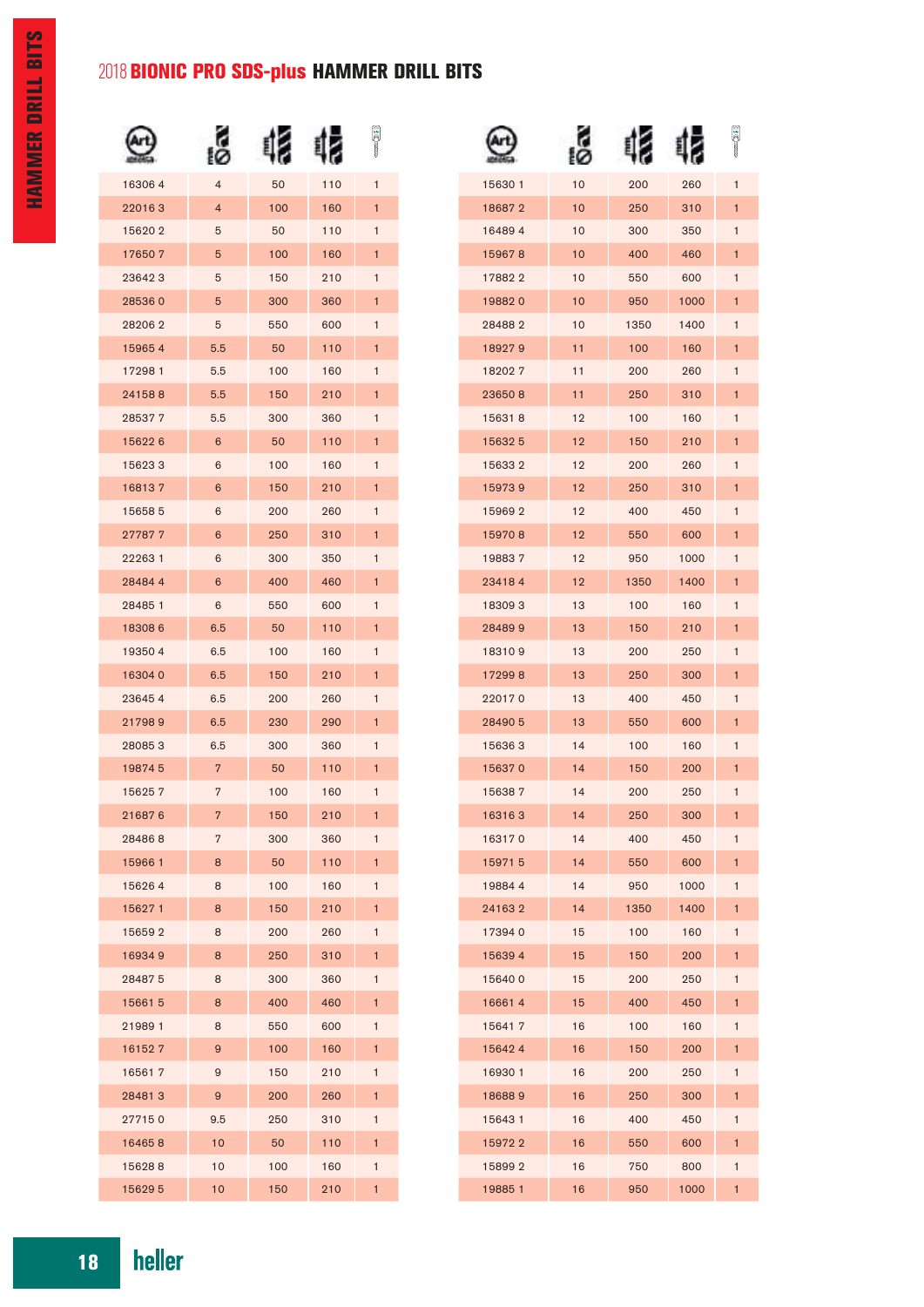|        |    |      |      | ē              |
|--------|----|------|------|----------------|
| 234191 | 16 | 1350 | 1400 | $\mathbf{1}$   |
| 179270 | 17 | 150  | 200  | 1              |
| 277952 | 17 | 250  | 300  | 1              |
| 156448 | 18 | 150  | 200  | 1              |
| 176569 | 18 | 200  | 250  | 1              |
| 186896 | 18 | 250  | 300  | $\mathbf{1}$   |
| 167093 | 18 | 400  | 450  | 1              |
| 159746 | 18 | 550  | 600  | $\mathbf{1}$   |
| 258883 | 18 | 750  | 800  | $\blacksquare$ |
| 198868 | 18 | 950  | 1000 | 1              |
| 156455 | 19 | 150  | 200  | 1              |
| 156462 | 19 | 400  | 450  | 1              |
| 156479 | 20 | 150  | 200  | 1              |
| 284912 | 20 | 200  | 250  | 1              |
| 186902 | 20 | 250  | 300  | 1              |
| 156486 | 20 | 400  | 450  | 1              |
| 156608 | 20 | 550  | 600  | 1              |
| 198875 | 20 | 950  | 1000 | 1              |
| 156493 | 22 | 200  | 250  | 1              |
| 277983 | 22 | 250  | 300  | $\mathbf{1}$   |
| 156509 | 22 | 400  | 450  | $\mathbf{1}$   |
| 236478 | 22 | 550  | 600  | 1              |
| 258906 | 22 | 750  | 800  | $\mathbf{1}$   |
| 236485 | 22 | 950  | 1000 | 1              |
| 156516 | 24 | 200  | 250  | 1              |
| 172479 | 24 | 400  | 450  | 1              |
| 156523 | 25 | 200  | 250  | $\mathbf{1}$   |
| 223409 | 25 | 250  | 300  | 1              |
| 156530 | 25 | 400  | 450  | 1              |
| 236492 | 25 | 950  | 1000 | 1              |
| 219358 | 26 | 200  | 250  | 1              |
| 156547 | 26 | 400  | 450  | 1              |

### **SETS**



| 177481 | Ø5/6/8                | 3              |
|--------|-----------------------|----------------|
| 164900 | Ø 5/6/8/10            | $\overline{4}$ |
| 164917 | Ø 5/6/6/8/10          | 5              |
| 289009 | Ø 6/8/10/12/14        | 5              |
| 163156 | Ø 5/6/6/8/8/10/12     | $\overline{7}$ |
| 232432 | Ø 6/6/8/8/10/10/12/12 | 40             |
|        |                       |                |



### QUADROPACK

|        |                |     |     | NН |
|--------|----------------|-----|-----|----|
| 221627 | $\overline{4}$ | 50  | 110 | 10 |
| 194402 | 5              | 50  | 110 | 10 |
| 194419 | 5              | 100 | 160 | 10 |
| 238434 | 5.5            | 100 | 160 | 10 |
| 194426 | 6              | 50  | 110 | 10 |
| 194556 | 6              | 50  | 110 | 50 |
| 194433 | 6              | 100 | 160 | 10 |
| 194563 | 6              | 100 | 160 | 50 |
| 233453 | 6              | 150 | 210 | 10 |